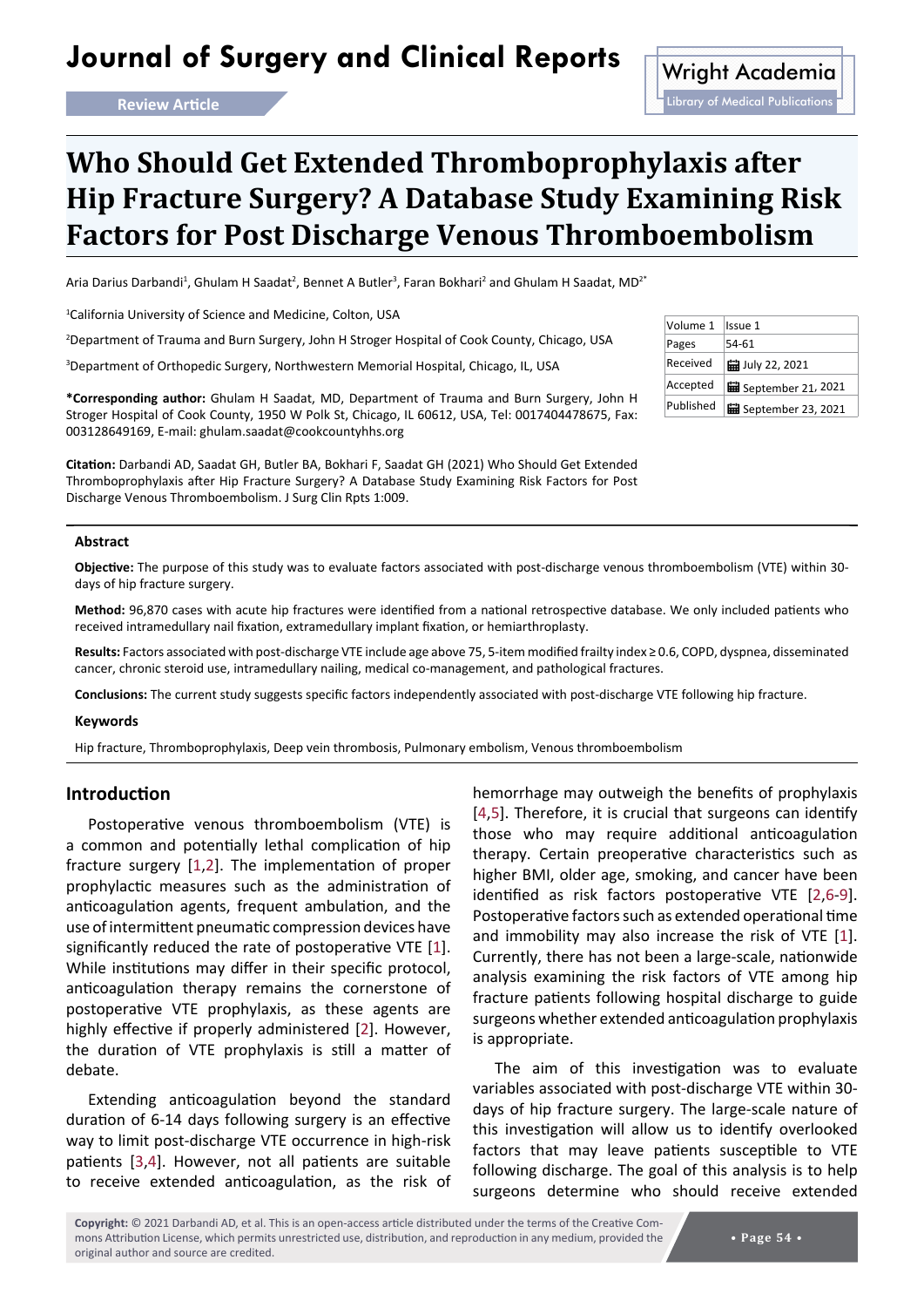anticoagulation therapy following hip surgery.

#### **Material and Methods**

#### **Study population**

This study was conducted utilizing patient data from the American College of Surgeons National Surgical Quality Improvement Program (ACS-NSQIP). ACS-NSQIP is a validated database that prospectively collects detailed information from patients undergoing major surgical procedures from over 600 participating hospitals across the United States [[10](#page-7-7)]. Hip fracture cases were identified using International Classification of Diseases, Tenth Revision, Clinical Modification (ICD-10 CM) codes for "fracture of head or neck of femur" (S72.0) and "pertrochanteric fracture" (S72.1). Only initial encounter cases were included in the study. Current Procedural Terminology (CPT) codes were utilized to identify patients who underwent open reduction internal fixation (CPT = 27245 and CPT  $= 27244$ ) or hemiarthroplasty (CPT = 27236) of hip fractures between January 1, 2016, to December 31, 2019. As our primary study variable was post-discharge VTE, patients who developed VTE within their hospital stay were excluded from the analysis.

## **Post-discharge venous thromboembolism**

This study's primary outcome variable was postdischarge VTE, defined as either the occurrence of deep vein thrombosis (DVT) or pulmonary embolism (PE) after a patient was discharged from the hospital and within 30-days of hip fracture surgery. ACS-NSQIP defines DVT as a new venous thrombosis confirmed by imaging and requiring therapy. Only PE cases confirmed by modalities such as CT scan pulmonary angiogram, ventilation-perfusion lung scan, or direct autopsy were included in the ACS-NSQIP dataset.

#### **Study variables**

This study's demographic and lifestyle variables were age, gender, body mass index (BMI), functional status, and smoking. Comorbidities examined in this study were hypertension (HTN), diabetes mellitus (DM), congestive heart failure (CHF), chronic obstructive pulmonary disease (COPD), dyspnea on exertion, anemia, disseminated cancer, preoperative dialysis, steroid use, bleeding disorders, and > 10% body weight loss in the last 6 months. Patients with a preoperative hematocrit of < 41% for males and < 36% for females were considered anemic. American Society of Anesthesiologists (ASA) classification and the 5-item modified frailty index (5i-mFI) were assessed in this study. ASA classifications were grouped as either low risk (class I and II), medium risk (class III), or high risk (class IV and V). The 5i-mFI has been used as a predictive index for postoperative complications following orthopedics surgery. 5i-mFI is calculated using the presence of five comorbidities: CHF, HTN, DM (either insulin-dependent or noninsulindependent), COPD, and functional dependent status (either partially or completely dependent).

Procedural and medical factors examined in this study were operation duration, pre-operative and post-operative length of stay (LOS), surgical technique, elective cases, fracture type, medical co-management, hip fracture care program, pathological fracture, postoperative weight bearing status, and the extension of thromboprophylaxis to at least 28 days postoperatively. Definitions for each variable can be found in the ACS-NSQIP user guide [[10\]](#page-7-7).

#### **Statistical analysis**

All analyses were conducted using SPSS Statistics 27.0.1 (IBM Corporation, Armonk, NY). Pre-operative and post-operative LOS were defined as continuous, non-parametric variables and described using mean ± standard deviation. All other variables were categorical and expressed as frequency and percentage. Procedural duration was stratified as either longer or shorter than 1 hour. Descriptive analysis was carried out and stratified based on the occurrence of post-discharge VTE. Bivariate analyses were carried out using chi-square and two-sided Fisher's exact tests for categorical variables. Mann-Whitney U test was used for nonparametric continuous variables. Multivariable analysis for the binary outcome of post-discharge VTE was conducted using multiple logistic regression models adjusted for age, gender, smoking status, BMI, 5m-FI, functional status, and history of bleeding disorders. Multivariable analysis for preoperative LOS was conducted using a linear regression model adjusting for the same variables as the logistic regression models. Cases with missing information were excluded on a list-wise basis for both bivariate and multivariate analyses. For all analyses, the level of statistical significance was set as  $α = 0.05$ (2-tailed).

#### **Results**

In the current study, 96,870 hip fracture cases that underwent surgery were included. The frequency of post-discharge VTE was 0.9% (n = 880). The 30-day distribution of postoperative DVT and PE is outlined in [Figure 1.](#page-2-0) The preoperative characteristics of our study population are outlined in [Table 1.](#page-2-1) Most patients were above the age of 75 (62.0%, n = 47,052/75,940), female (69.1%, n = 66,968), had normal weight (46.5%, n = 42,043/90,503), and a 5i-mFI score of 0.2 (43.3%,  $n = 41,546/96,047$ . Compared to those without postdischarge VTE, patients with post-discharge VTE were more often older than 75 years (65.9% vs. 61.9%, p = 0.034), obese (15.6% vs. 20%, p < 0.001), 5i-mFI ≥ 0.6 (7.5% vs. 9.4%, p = 0.015), and functionally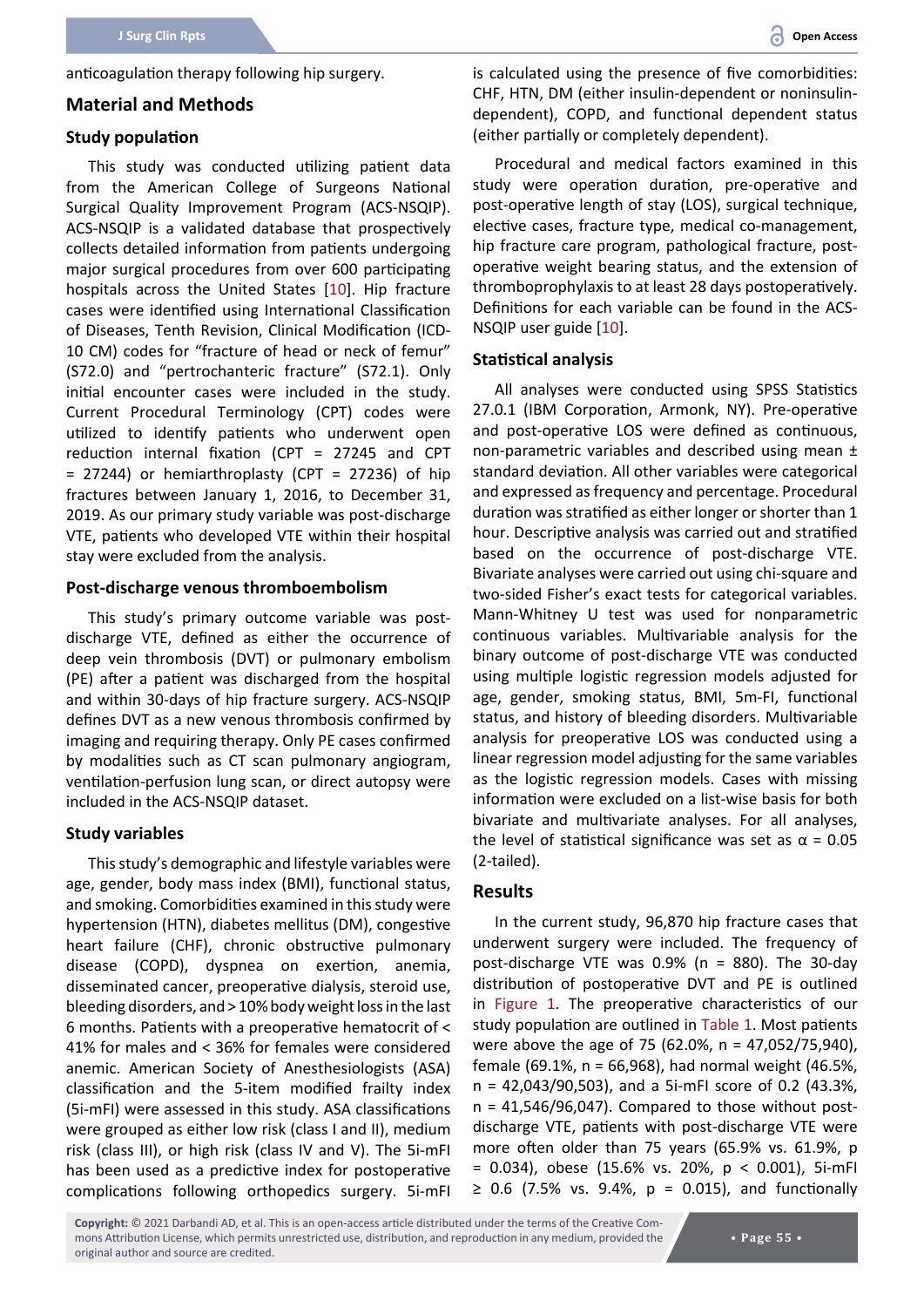<span id="page-2-0"></span>

|                           | <b>Total</b>    | <b>With Post-Discharge VTE</b> | <b>Without Post-Discharge VTE</b> | P-Value |  |
|---------------------------|-----------------|--------------------------------|-----------------------------------|---------|--|
|                           | $N = 96,870$    | $N = 880 (0.9%)$               | $N = 95,990(99.1\%)$              |         |  |
| <b>Variables</b>          | N(% )           | N(% )                          | N(% )                             |         |  |
| Age <sup>*</sup>          | $n = 75,940$    | $n = 694$                      | $n = 75,246$                      |         |  |
| $18 - 75$                 | 28,888 (38.0%)  | 237 (34.1%)                    | 28,651 (38.1%)                    | 0.034   |  |
| $\geq 75$                 | 47,052 (62.0%)  | 457 (65.9%)                    | 46,596 (61.9%)                    |         |  |
| Gender*                   | $n = 96,869$    | $n = 880$                      | $n = 95989$                       |         |  |
| Male                      | 29,901 (30.9%)  | 264 (30.0%)                    | 29,637 (30.9%)                    | 0.607   |  |
| Female                    | 66,968 (69.1%)  | 616 (70.0%)                    | 66,352 (69.1%)                    |         |  |
| Body mass index*          | $n = 90,503$    | $n = 749$                      | $n = 89,654$                      |         |  |
| < 18.5                    | 9,930 (11.0%)   | 58 (6.8%)                      | 9,872 (11.0%)                     | < 0.001 |  |
| 18.5-24.9                 | 42,043 (46.5%)  | 266 (43.1%)                    | 41,677 (46.5%)                    |         |  |
| 25-29.9                   | 24,373 (26.9%)  | 255 (30.0%)                    | 24,118 (26.9%)                    |         |  |
| $\geq 30$                 | 14, 157 (15.6%) | 170 (20.0%)                    | 13,987 (15.6%)                    |         |  |
| <b>Functional status'</b> | $n = 96.047$    | $n = 876$                      | $n = 95,171$                      |         |  |
| Independent               | 75,134 (78.2%)  | 712 (81.3%)                    | 74,422 (78.2%)                    | 0.03    |  |
| Dependent                 | 20,913 (21.8%)  | 164 (18.7%)                    | 20,749 (21.8%)                    |         |  |
| 5i-mFl*                   | $n = 96,047$    | $n = 876$                      | $n = 95,171$                      |         |  |
| 0                         | 21,834 (22.7%)  | 190 (21.7%)                    | 21,644 (22.7%)                    | 0.015   |  |
| 0.2                       | 41,546 (43.3%)  | 406 (46.3%)                    | 41,140 (43.2%)                    |         |  |
| 0.4                       | 25,438 (26.5%)  | 197 (22.5%)                    | 25,241 (26.5%)                    |         |  |
| 0.6                       | 6,245 (6.5%)    | 73 (8.3%)                      | 6,172 (6.5%)                      |         |  |
| $\geq 0.8$                | 984 (1.0%)      | $10(1.1\%)$                    | 974 (1.0%)                        |         |  |
| <b>Diabetes Mellites</b>  | 17,868 (18.4%)  | 160 (18.2%)                    | 17,708 (18.4%)                    | 0.858   |  |

<span id="page-2-1"></span>**Table 1:** Patients' demographics and clinical characteristics.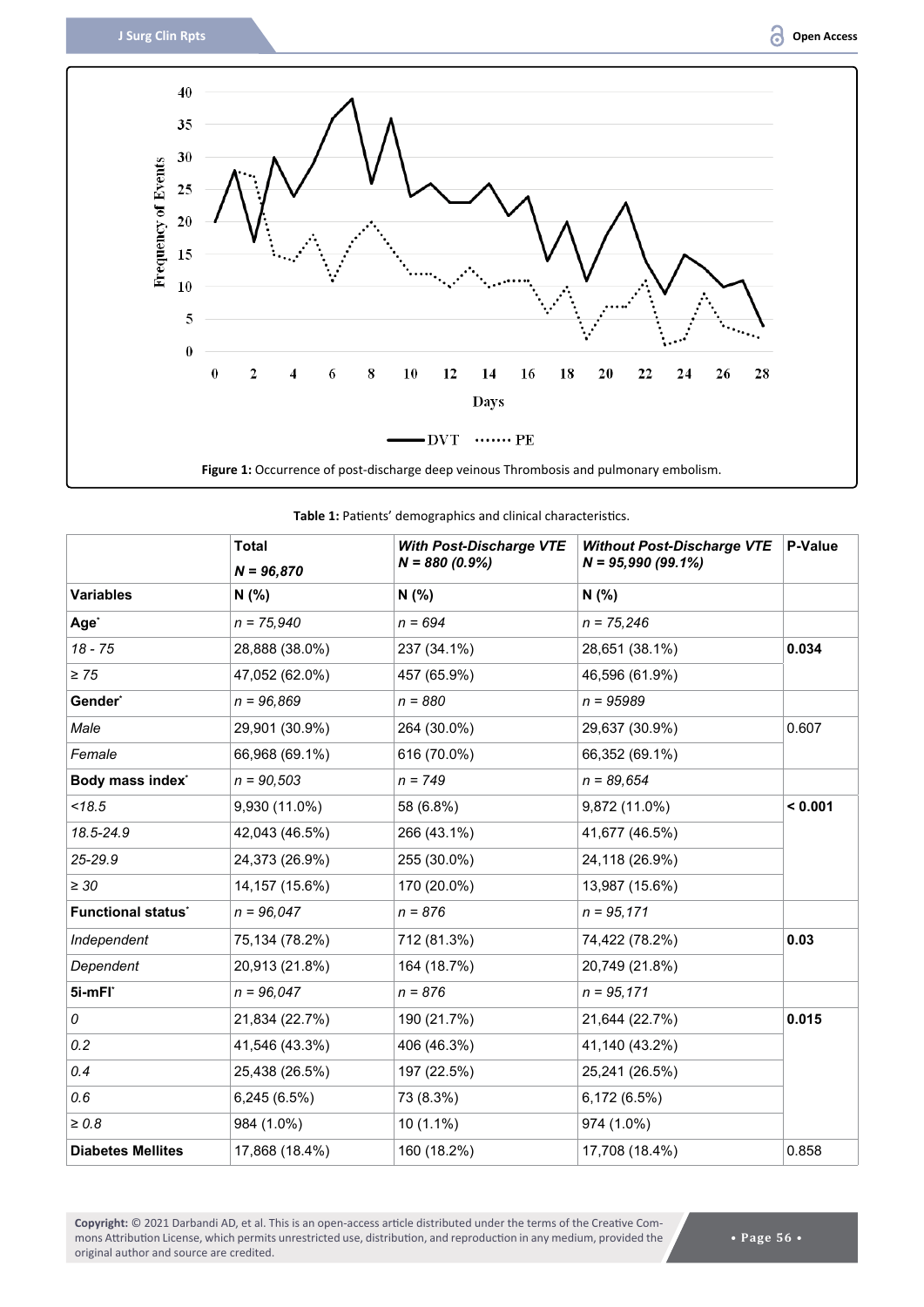| <b>Smoker</b>                | 12,127 (12.5%)        | 88 (10.0%)      | 12,039 (12.5%)       | 0.026   |
|------------------------------|-----------------------|-----------------|----------------------|---------|
| <b>CHF</b>                   | 3,469(3.5%)           | $30(3.4\%)$     | $3,439(3.6\%)$       | 0.845   |
| <b>Hypertension</b>          | 63,284 (65.3%)        | 599 (68.1%)     | 62,685 (65.3%)       | 0.088   |
| <b>COPD</b>                  | 10,514 (10.9%)        | 111 (12.6%)     | 10,403 (10.8%)       | 0.089   |
| <b>Dyspnea on exertion</b>   | 7,506 (7.7%)          | 89 (9.9%)       | 7,417 (7.7%)         | 0.02    |
| Anemia <sup>*</sup>          | 56,736/91,960 (61.1%) | 508/845 (60.1%) | 56,228/91960 (61.1%) | 0.547   |
| <b>Bleeding disorders</b>    | 15,129 (15.6%)        | 129 (14.7%)     | 15,000 (15.6%)       | 0.454   |
| <b>Preoperative dialysis</b> | 1,749 (1.8%)          | $8(0.9\%)$      | 1,741 (1.8%)         | 0.049   |
| <b>Disseminated cancer</b>   | 2,888 (3.0%)          | 57 (6.5%)       | 2,831 (2.9%)         | < 0.001 |
| 10% body weight loss         | 1,817 (1.9%)          | 19 (2.2%)       | 1798 (1.9%)          | 0.541   |
| <b>Chronic Steroid Use</b>   | 5,173 (5.3%)          | 68 (7.7)        | 5,105 (5.3%)         | 0.002   |

\*Indicates certain cases had missing information for the study variable. List-wise deletion was performed as necessary

<span id="page-3-0"></span>**Table 2:** Patients' operative variables and postoperative outcomes.

|                                                  | <b>Total</b>    | <b>With Post-Discharge</b> | <b>Without Post-Discharge VTE</b> | P-Value |  |
|--------------------------------------------------|-----------------|----------------------------|-----------------------------------|---------|--|
|                                                  | $N = 96,870$    | $VTE N = 880 (0.9%)$       | $N = 95,990(99.1\%)$              |         |  |
| <b>Variables</b>                                 | N (%)           | N(% )                      | N(% )                             |         |  |
| Diagnosis <sup>*</sup>                           | $n = 71,267$    | $n = 623$                  | $n = 70,644$                      |         |  |
| Femur head or neck fracture                      | 30,390 (42.6%)  | 235 (37.7%)                | 30,155 (42.7%)                    |         |  |
| Pertrochanteric fracture                         | 40,877 (57.4%)  | 388 (62.3%)                | 40,489 (57.3%)                    | 0.012   |  |
| <b>ASA Classification<sup>®</sup></b>            | $n = 96,710$    | $n = 879$                  | $n = 95,831$                      |         |  |
| Class I and II                                   | 17,197 (17.8%)  | 157 (17.9%)                | 17,040 (17.8%)                    | 0.213   |  |
| Class III                                        | 60,453 (62.5%)  | 569 (64.7%)                | 59,884 (62.5%)                    |         |  |
| Class IV and V                                   | 19,060 (19.7%)  | 153 (17.4%)                | 18,907 (19.7%)                    |         |  |
| <b>Procedure Type</b>                            |                 |                            |                                   |         |  |
| Hemiarthroplasty                                 | 34,283 (35.4%)  | 282 (32.0%)                | 34,001 (35.4%)                    |         |  |
| <b>DHS</b>                                       | 11,289 (11.7%)  | 76 (8.6%)                  | 11,213 (11.7%)                    | < 0.001 |  |
| <b>IMN</b>                                       | 51,298 (53.0%)  | 522 (59.3%)                | 50,776 (52.9%)                    |         |  |
| Days from admission to                           | $n = 96,700$    | $n = 880$                  | $n = 95.820$                      | 0.503   |  |
| operation <sup>*</sup>                           | $1.1 \pm 1.2$   | $1.07 \pm 0.98$            | $1.10 \pm 1.2$                    |         |  |
| Days from operation to<br>discharge <sup>®</sup> | $n = 95.028$    | $n = 879$                  | $n = 94,149$                      | < 0.001 |  |
|                                                  | $4.75 \pm 3.22$ | $4.27 \pm 2.60$            | $4.76 \pm 3.22$                   |         |  |
| Elective Surgery*                                | 5,686/96,729    | 46/887                     | 5,640/95,852                      | 0.468   |  |
|                                                  | $-5.90%$        | $-5.20%$                   | $-5.90%$                          |         |  |
| Duration of procedure*                           | $n = 96,860$    | $n = 880$                  | $n = 95,980$                      |         |  |
| < 60 minutes                                     | 52,810 (54.5%)  | 447 (50.8%)                | 52,363 (54.6%)                    | 0.027   |  |
| +60 minutes                                      | 44,050 (45.5%)  | 443 (49.2%)                | 43,617 (45.4%)                    |         |  |
| Postop weight-bearing*                           | 9,718/40,084    | 92/362                     | 9,626/39,722                      | 0.625   |  |
|                                                  | $-24.20%$       | -25.40%                    | $-24.20%$                         |         |  |
| <b>Surgical Complications</b>                    |                 |                            |                                   |         |  |
| <b>Stroke</b>                                    | 222 (0.2%)      | 15 (1.7%)                  | 209 (0.2%)                        | < 0.001 |  |
| Myocardial infarction                            | 530 (0.5%)      | 40 (4.5%)                  | 490 (0.5%)                        | < 0.001 |  |
| Readmission                                      | 8,005/78,118    | 480/802                    | 7,525/77,316                      | < 0.001 |  |
|                                                  | $-10.20%$       | -59.90%                    | $-9.70%$                          |         |  |
| Mortality                                        | 5,252 (5.4%)    | 64 (7.3%)                  | 5,188 (5.4%)                      | 0.018   |  |
| <b>Extended DVT prophylaxis*</b>                 | 27,531/44,640   | 256/389                    | 27,275/44,251                     | 0.095   |  |
|                                                  | $-61.70%$       | -65.80%                    | $-61.60%$                         |         |  |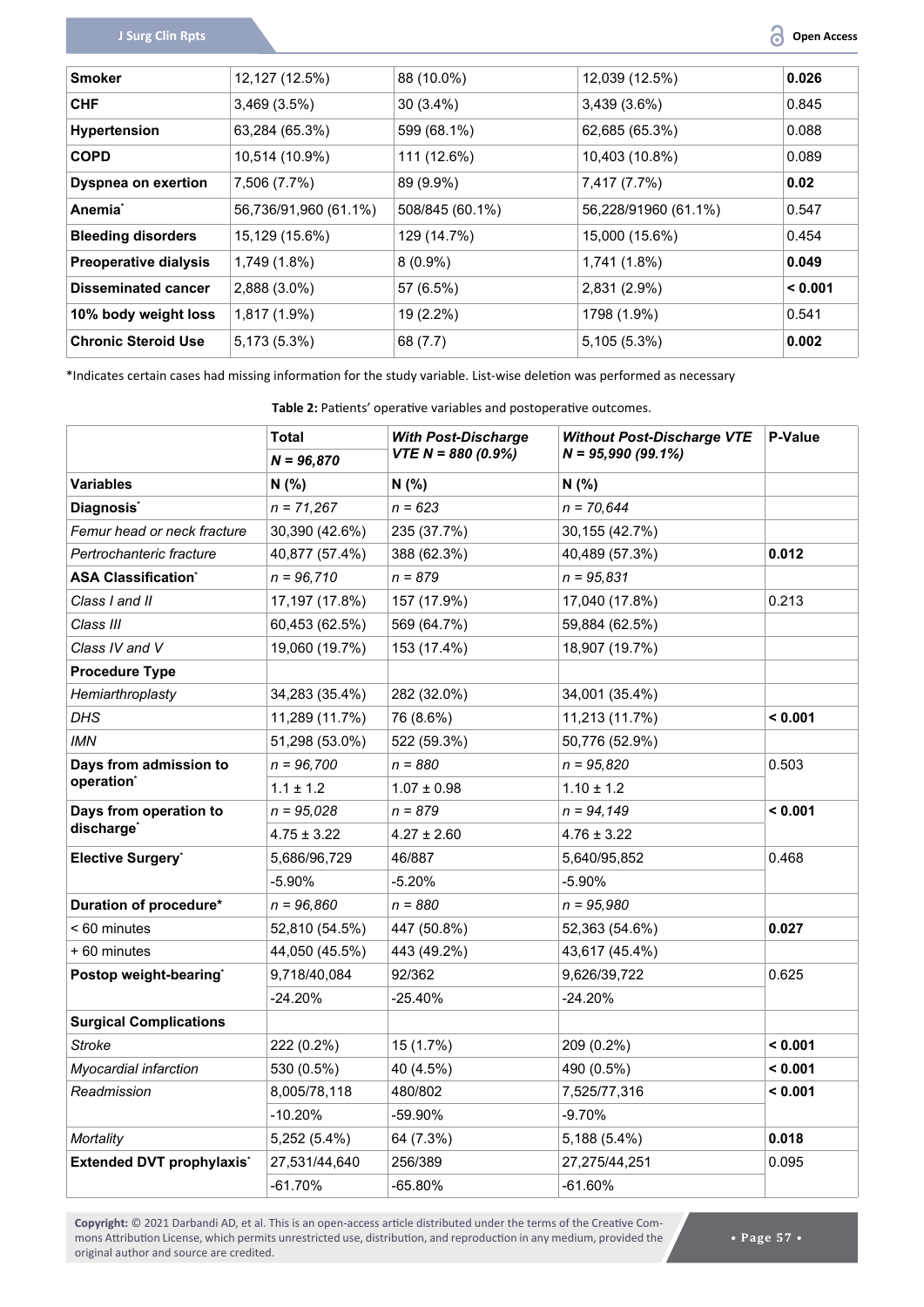| Medical co-management <sup>®</sup>     | 39804/45,005  | 368/393    | 39,436/44,612 | 0.001 |
|----------------------------------------|---------------|------------|---------------|-------|
|                                        | $-88.40\%$    | $-93.60\%$ | $-88.40\%$    |       |
| Hip fracture care program <sup>*</sup> | 26,210/45,005 | 199/393    | 26,011/44,612 | 0.002 |
|                                        | $-58.20%$     | $-50.60\%$ | -58.30%       |       |
| Pathologic fracture*                   | 2,100/45,005  | 27/393     | 2,073/44612   | 0.048 |
|                                        | $-4.70%$      | $-6.90\%$  | $-4.60%$      |       |

\*Indicates certain cases had missing information for the study variable. List-wise deletion was performed as necessary.

DHS: Dynamic Hip Screw; IMN: Intramedullary Nailing

All numerical values expressed as mean ± standard deviation

independent (81.3% vs. 78.2%, p = 0.030). Also, patients who developed post-discharge VTE had higher rate of disseminated cancer (6.5% vs. 2.9%,  $p < 0.001$ ), dyspnea (9.9% vs. 7.7%, p = 0.02), or were on chronic steroid therapy  $(7.7\% \text{ vs. } 5.3\%, \text{ p} = 0.002)$ .

Operative and postoperative characteristics of the study are presented in [Table 2](#page-3-0). Overall, majority of fractures were pertrochanteric (57.4%, 40,877) and were treated with intramedullary nailing (53.0%, 51,298). 61.7% (27,531/44,640) of patients received extended DVT prophylaxis, and 0.9% (880) of patients developed VTE following hospital discharge. The morality rate was 5.4% (5,252) and readmission rate was 10.2% (8,005/78,118). Patients who developed VTE suffered more often from pertrochanteric fractures (62.3% vs. 57.3%, p = 0.012), underwent intramedullary nailing ( $p < 0.001$ ), and had procedures longer than 1 hour (49.2% vs. 45.4%, p = 0.027). Patients with post-discharge VTE were more often medically comanaged (93.6% vs. 88.4%, p < 0.001) or suffered from pathological fractures (6.9% vs. 4.6%, p = 0.048). Postdischarge VTE patients had lower rates of enrollment in hip fracture care programs (50.6% vs. 58.3%,  $p = 0.002$ ). Patients with post-discharge VTE had higher rates of CVA (1.7% vs. 0.2%, p < 0.001), MI (4.5% vs. 0.5%, p < 0.001), readmission (59.9% vs. 9.7%, p < 0.001), and mortality (7.3% vs. 5.4%, p < 0.001).

Results of the multivariable analysis are outlined in [Table 3](#page-5-0). Risk factors significantly associated with VTE were age above 75 years (OR 1.249, CI 1.052-1.483, p = 0.011), BMI ≥ 30 (OR 1.491, CI 1.211-1.835, p < 0.001), 5i-mFI ≥ 0.6 (OR 1.38, CI 1.039-1.831, p = 0.026), history of COPD (OR 1.379, CI 1.058-1.798, p = 0.018), dyspnea (OR 1.342, CI 1.036-1.739, p = 0.026), disseminated cancer (OR 2.573, CI 1.935-3.422, p < 0.001), chronic steroid use (OR 1.447, CI 1.099-1.904, p = 0.008), IMN (OR 1.344, CI 1.022-1.766,  $p = 0.034$ , medical co-management (OR 1.613, CI 1.029-2.528,  $p = 0.037$ ), and pathological fractures (OR 1.54, CI 1.015-2.336, p = 0.043). Variables associated with lower rate of post-discharge VTE were enrollment in a hip fracture care program (OR 0.77, CI 0.614-0.965, p = 0.024), preoperative dialysis (OR 0.457, CI 0.216-0.967,  $p = 0.04$ ), and anemia (OR 0.841, CI 0.714-0.991,  $p = 0.038$ ). Patients who developed postdischarge VTE were associated with higher odds of stroke (OR 8.62, CI 4.739-15.625, p < 0.001), MI (OR 10.638, CI 7.3-15.625, p < 0.001), readmissions (OR 16.393, CI 13.333-20, p < 0.001), and mortality (OR 1.748, CI 1.28- 2.387, p < 0.001).

## **Discussion**

VTE is a common and potentially preventable postoperative complication of hip fracture surgery [[1](#page-7-5)[,2\]](#page-7-2). This study found that 0.9% of patients undergoing hip fracture surgery developed VTE following discharge. This was significantly lower compared to 14% postoperative VTE rates previously reported in orthopedic trauma patients [[1,](#page-7-5)[11](#page-7-8)]. Our investigation, in agreement with previous literature, showed that the patients who develop post-discharge VTE were associated with worse clinical outcomes, including MI, CVA, readmission, and mortality [[1](#page-7-5)]. Extending anticoagulation therapy can limit postoperative VTE rate and lead to better clinical outcomes among high-risk patients undergoing major orthopaedic procedures [[3](#page-7-6),[4](#page-7-0)]. While the prophylactic benefit of anticoagulation has been previously studied, this study aims to identify patients who are at highrisk of post-discharge venous thromboembolism and may benefit from extended thromboprophylaxis. This information is essential for surgeons, as there is currently a lack of large-scale, nationwide data examining the risks associated with post-discharge VTE.

Various preoperative characteristics were identified in our multivariable analysis to be associated with postdischa fax rge VTE. Our study found an elevated adjusted risk for post-discharge VTE in patients above the age of 75. In addition to increased rates of immobility, comorbidities, and worse clinical outcomes, elderly patients are more likely to develop postoperative VTE, possibly secondary to vascular sclerosis and higher blood viscosity [[2](#page-7-2),[6](#page-7-3)[,12](#page-7-9),[13](#page-7-10)]. This investigation also found that patients with a BMI greater than 30 had an elevated adjusted risk of post-discharge VTE compared to patients with BMIs within the normal range (18.5- 24.9). Elevated BMI has often been cited as a risk factor for postoperative VTE, leading many to advocate more aggressive anticoagulation therapy in obese patients [[11\]](#page-7-8). COPD, chronic steroid use, pathological fractures, and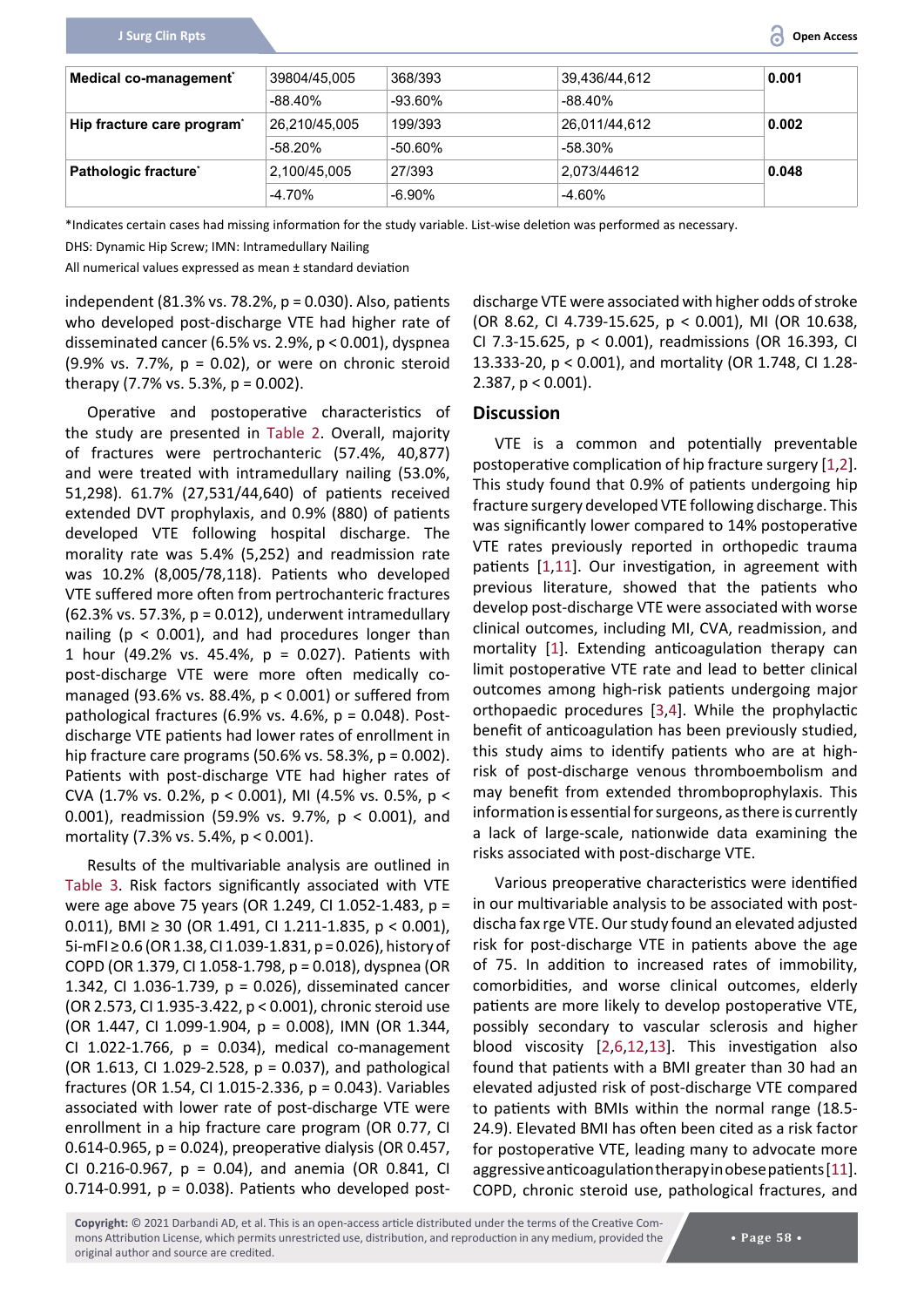#### <span id="page-5-0"></span>**Table 3:** Multivariable analysis for the association of post-discharge VTE.

| <b>Variables</b>                      | OR**   | 95% CI         | P-value |
|---------------------------------------|--------|----------------|---------|
| Age <sup>*</sup>                      |        |                |         |
| $18 - 75$                             | Ref.   |                |         |
| $\geq 75$                             | 1.249  | 1.052-1.483    | 0.011   |
| Gender*                               |        |                |         |
| Male                                  | Ref.   |                |         |
| Female                                | 1.041  | 0.882-1.227    | 0.838   |
| Body mass index <sup>*</sup>          |        |                |         |
| < 18.5                                | 0.761  | 0.554-1.046    | 0.093   |
| 18.5-24.9                             | Ref.   |                |         |
| 25-29.9                               | 1.299  | 1.081-1.562    | 0.005   |
| $\geq 30$                             | 1.491  | 1.211-1.835    | < 0.001 |
| <b>Functional status'</b>             |        |                |         |
| Independent                           | Ref.   |                |         |
| <b>Totally or Partially Dependent</b> | 0.903  | 0.714-1.144    | 0.398   |
| 5i-mFl*                               |        |                |         |
| 0.6                                   | Ref.   |                |         |
| $\geq 0.6$                            | 1.38   | 1.039-1.831    | 0.026   |
| <b>Diabetes Mellitus</b>              | 0.845  | $0.649 - 1.1$  | 0.211   |
| <b>Smoker</b>                         | 0.867  | $0.68 - 1.106$ | 0.167   |
| <b>Congestive heart failure</b>       | 0.723  | $0.436 - 1.2$  | 0.209   |
| Hypertension                          | 0.968  | 0.731-1.283    | 0.823   |
| <b>History of severe COPD</b>         | 1.379  | 1.058-1.798    | 0.018   |
| <b>Dyspnea on exertion</b>            | 1.342  | 1.036-1.739    | 0.026   |
| Anemia <sup>*</sup>                   | 0.841  | 0.714-0.991    | 0.038   |
| <b>Bleeding disorders</b>             | 0.908  | 0.731-1.127    | 0.38    |
| <b>Preoperative dialysis</b>          | 0.457  | 0.216-0.967    | 0.04    |
| <b>Disseminated cancer</b>            | 2.573  | 1.935-3.422    | < 0.001 |
| <b>Chronic Steroid Use</b>            | 1.447  | 1.099-1.904    | 0.008   |
| Diagnosis <sup>*</sup>                |        |                |         |
| Femur head or neck fracture           | Ref.   |                |         |
| Pertrochanteric fracture              | 1.1249 | 0.953-1.385    | 0.145   |
| <b>ASA Classification</b> *           |        |                |         |
| Class I and II                        | Ref.   |                |         |
| Class III                             | 1.032  | 0.838-1.27     | 1.032   |
| Class IV and V                        | 0.888  | 0.672-1.127    | 0.888   |
| <b>Procedure Type</b>                 |        |                |         |
| Hemiarthroplasty                      | 1.152  | 0.865-1.533    | 0.334   |
| <b>DHS</b>                            | Ref.   |                |         |
| <b>IMN</b>                            | 1.344  | 1.022-1.766    | 0.034   |
| Days from admission to operation*     | 0.972  | 0.909-1.04     | 0.406   |
| Elective Surgery*                     | 0.775  | 0.55-1.091     | 0.144   |
| Duration of procedure <sup>*</sup>    |        |                |         |
| < 60 minutes                          | Ref.   |                |         |
| +60 minutes                           | 1.086  | 0.931-1.266    | 0.294   |
| <b>Surgical Complications</b>         |        |                |         |
| <b>Stroke</b>                         | 8.62   | 4.739-15.625   | < 0.001 |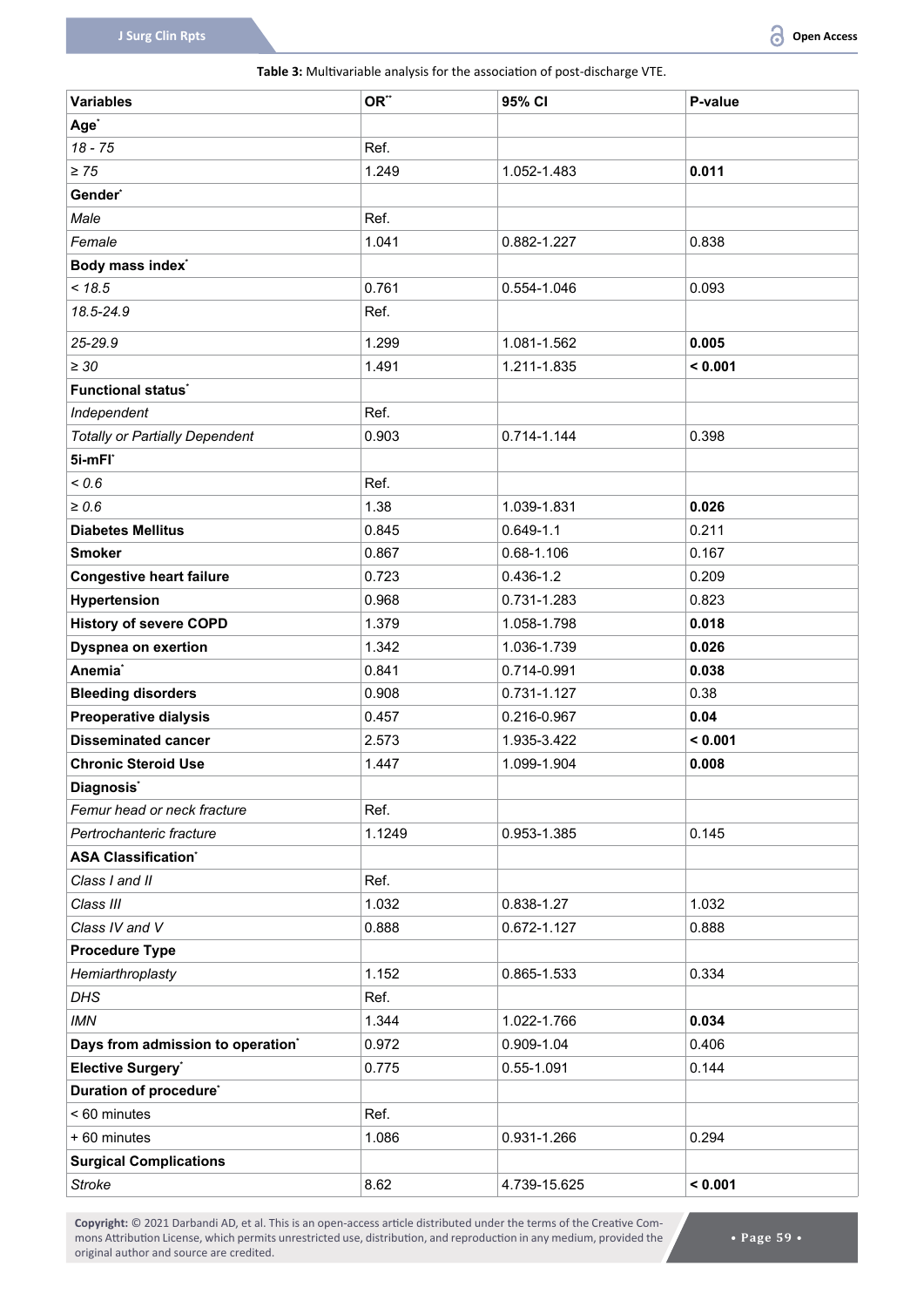| Myocardial infarction            | 10.638 | 7.3-15.625  | 0.001   |
|----------------------------------|--------|-------------|---------|
| Readmission                      | 16.393 | 13.333-20   | < 0.001 |
| Mortality                        | 1.748  | 1.28-2.387  | 0.001   |
| <b>Extended DVT prophylaxis'</b> | 1.247  | 0.978-1.587 | 0.074   |
| Medical co-management®           | 1.613  | 1.029-2.528 | 0.037   |
| Hip fracture care program*       | 0.77   | 0.614-0.965 | 0.024   |
| Pathologic fracture*             | l.54   | 0.754-1.323 | 0.043   |

\*Indicates certain cases had missing information for the study variable. List-wise deletion was performed as necessary. \*\*Adjusted for age, gender, smoking status, BMI, 5m-FI, functional status, and history of bleeding disorder.

For all the dichotomous values, cases without event are considered as the reference group.

disseminated cancer are known factors for VTE [[8](#page-7-15),[9,](#page-7-4)[11](#page-7-8)]. In the current study, the aforementioned factors were also associated with post-discharge VTE. Comorbidities such as CHF, DM, HTN, and COPD individually failed to reach significance with post-discharge VTE; however, a significant association was found when comorbidities were factored in the 5i-mFI. This suggests that patients who have multiple comorbidities may benefit from extended thromboprophylaxis [[2](#page-7-2)[,14](#page-7-16)[,15](#page-7-17)].

Our investigation identified IMN as a risk factor for post-discharge VTE, an association scarcely described prior to this study [[8,](#page-7-15)[9,](#page-7-4)[16](#page-7-18)]. In a prospective, single-institution study of 5,300 hip fracture cases, McNamara, et al. found that patients undergoing IMN had significantly higher rates of VTE (3.3%) compared to patients undergoing sliding hip screw (2.9%) and hemiarthroplasty (1.7%) [[16](#page-7-18)]. Higher VTE risk may be due to increased intramedullary canal pressure during IMN, which can disrupt the venous blood system and manifest into post-operative emboli [[17](#page-7-19)]. Awareness of this association may aid in management.

Medical co-management was found to be associated with an elevated risk of post-discharge VTE. While co-management between orthopaedic surgeons and geriatricians is an evolving practice that may offer benefits in healthcare costs, the current literature is conflicting on whether these patients truly benefit from better clinical outcomes [[18,](#page-7-20)[19](#page-7-21)]. Disruptions in the continuity of care of these patients may lead to higher rates of postoperative complications, including VTE. However, it is important to note these patients tend to be more ill and suffer from higher acuity injuries [[18](#page-7-20)]. Nevertheless, our study suggests that co-managed patients should be monitored closely for post-discharge VTE. Conversely, our study found that patients enrolled in hip fracture care programs were less likely to develop post-discharge VTE. Comprehensive care programs have been associated with better clinical outcomes and reduced mortality among hip fracture patients, especially in those above the age of 60 [[20,](#page-7-22)[21](#page-7-23)]. These care programs may be advantageous to those at high risk of post-discharge VTE.

Our study has a series of limitations to consider. This analysis was retrospective, making it susceptible to coding flaws and residual cofounding bias. The primary outcome of VTE only includes cases that were confirmed by testing, potentially excluded several unrecognized events. However, one investigation found that the reported rate of surveillance detected DVT following high-risk procedures in ACS NSQIP is comparable to symptomatic DVT rates [[22](#page-7-11)]. Furthermore, this study was limited by unavailable information detailing the level of thromboprophylaxis each patient received, potentially affecting our results. For instance, this study identified preoperative dialysis and anemia, known factors to contribute to thromboembolism, as protective factors for VTE [[23](#page-7-12),[24](#page-7-13)]. Furthermore, risk factors that were expected to lead to VTE such as smoking and shortened duration of thromboprophylaxis failed to make the appropriate associations [[3](#page-7-6),[4](#page-7-0)[,7](#page-7-14)]. While some of these discrepancies are in line with findings from other large-database studies, these observations were more than likely due to variations inpatients' clinical management, as high-risk patients will generally raise concern for postoperative VTE and receive additional prophylaxis measures. This study would have benefited if the ACS NSQIP dataset provided information such as the use of compression devices, inferior vena cava filter placements, and the specific agents used for thromboprophylaxis [[11\]](#page-7-8).

#### **Conclusions**

This study is the first to examine the risk factors for VTE following hospital discharge in hip fracture patients. In addition to confirming well-known risk factors for VTE such as age and obesity, our study found that IMN, medical co-management, and high 5i-mFI score were associated with post-discharge VTE. Our study results also indicated that patient factors including age ≥ 75 years, obesity, steroid use, disseminated cancer, and pathological fractures may warrant extended anticoagulation following hip fracture. Patients who were treated with IMN or were medically co-managed may benefit from extended anticoagulation as well. Lastly, hip fracture care programs can help limit the